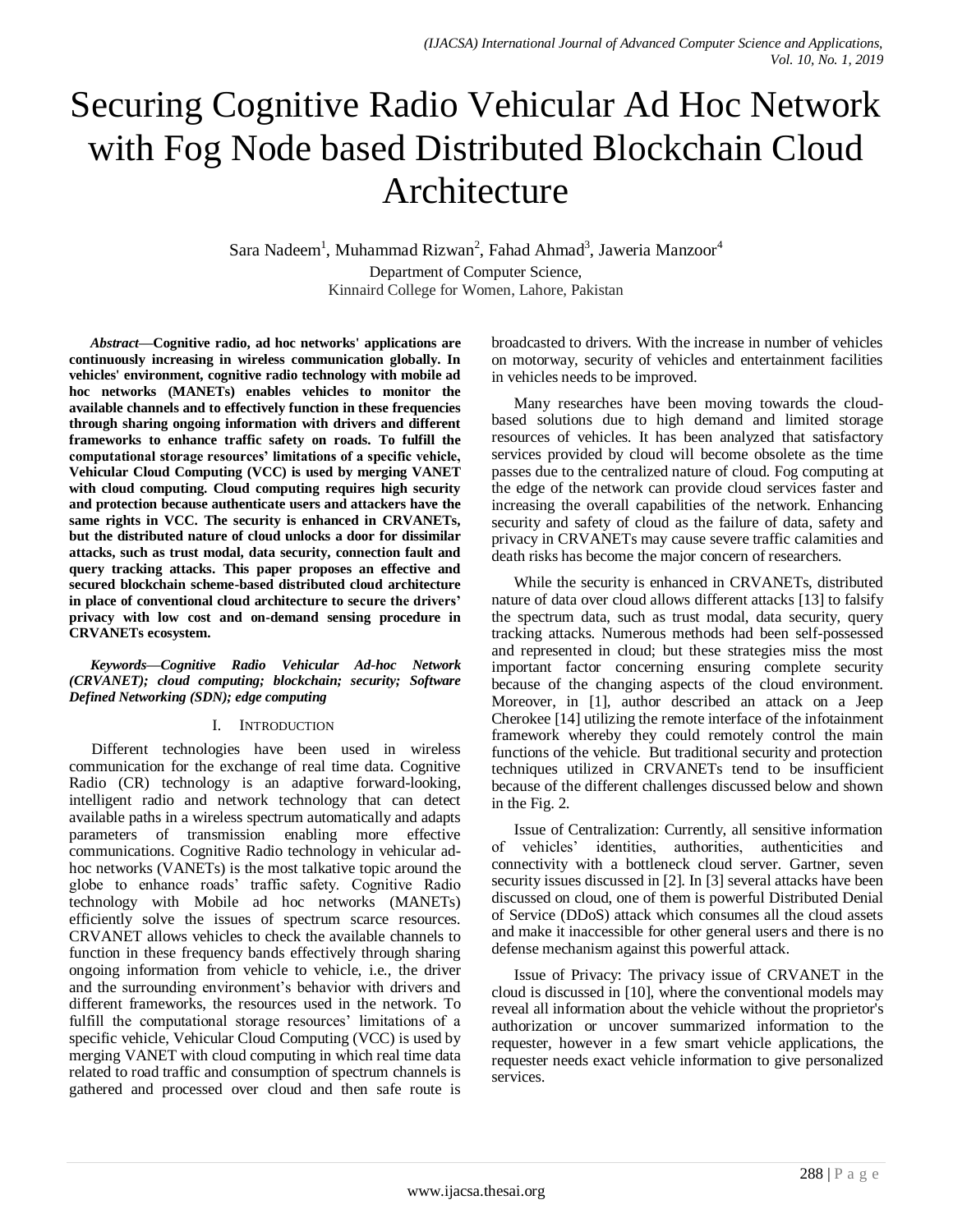

Fig. 1. Communication in a Cognitive Radio Vehicular ad-hoc Network.



Fig. 2. Cloud based CRVANET Challenges.

**Safety Threats:** Smart vehicles have an increasing number of autonomous driving functions. A failure due to a security breach [2] results into serious accidents, leading to severe danger and threats [12] to the protection of the passengers and of other users on the road in nearby. Hence, CRVANETs depended on Cloud, a centralized model where a single attack disturbs the entire network and results into severe damages.

This paper proposes an effective and secured blockchain scheme-based distributed cloud architecture which combines software networking design, fog computing, blockchain technology to secure the CRVANETs data streams at the edge of VANET and a disseminated cloud. Software design network [5] enables easy management of huge data and network.

Organization: The rest of this paper is organized as follows. In Section II, preliminaries are discussed, including a brief overview of CRVANETs, cloud computing in CRVANETs, fog computing and blockchain technology. In Section III, literature is reviewed following Section IV in which security issues in CRVANETs are discussed. Section V presents the problem statement for this paper. Section VI proposes the principles, the fundamentals for securing the CRVANETs. In Section VII, a proposed solution is discussed thoroughly. Section VIII discusses and concludes the research with some future challenges.

### II. PRELIMINARIES

This section firstly discusses the CRVANETs followed by cloud computing in CRVANETs, fog computing and blockchain technology.

## *A. CRVANETs (Cognitive Radio Vehicular ad hoc networks)*

CRVANETs are acquainted with purpose to solve the issues of spectrum shortage in vehicular systems. CR innovation allows the vehicles to interconnect with one another through the guaranteed ranges possessed by private units. These vehicles frame a secondary network. Since CRVANETs have dynamic and portable nature, agreeable spectrum detecting can be received. Every vehicle identifies the nearness of the PU freely. This paper proposes the road side units as settled components, which can likewise take part helpful range, detecting procedure to enhance the precision [4] of the detecting results. Fig. 1 shows the overview layout of CRVANET which comprises of numerous vehicles and a road side unit. Secondary users comprise on road side units and vehicles in the system can accomplish a supportive spectrum detecting to perceive [4] the existence and nonexistence of a primary user.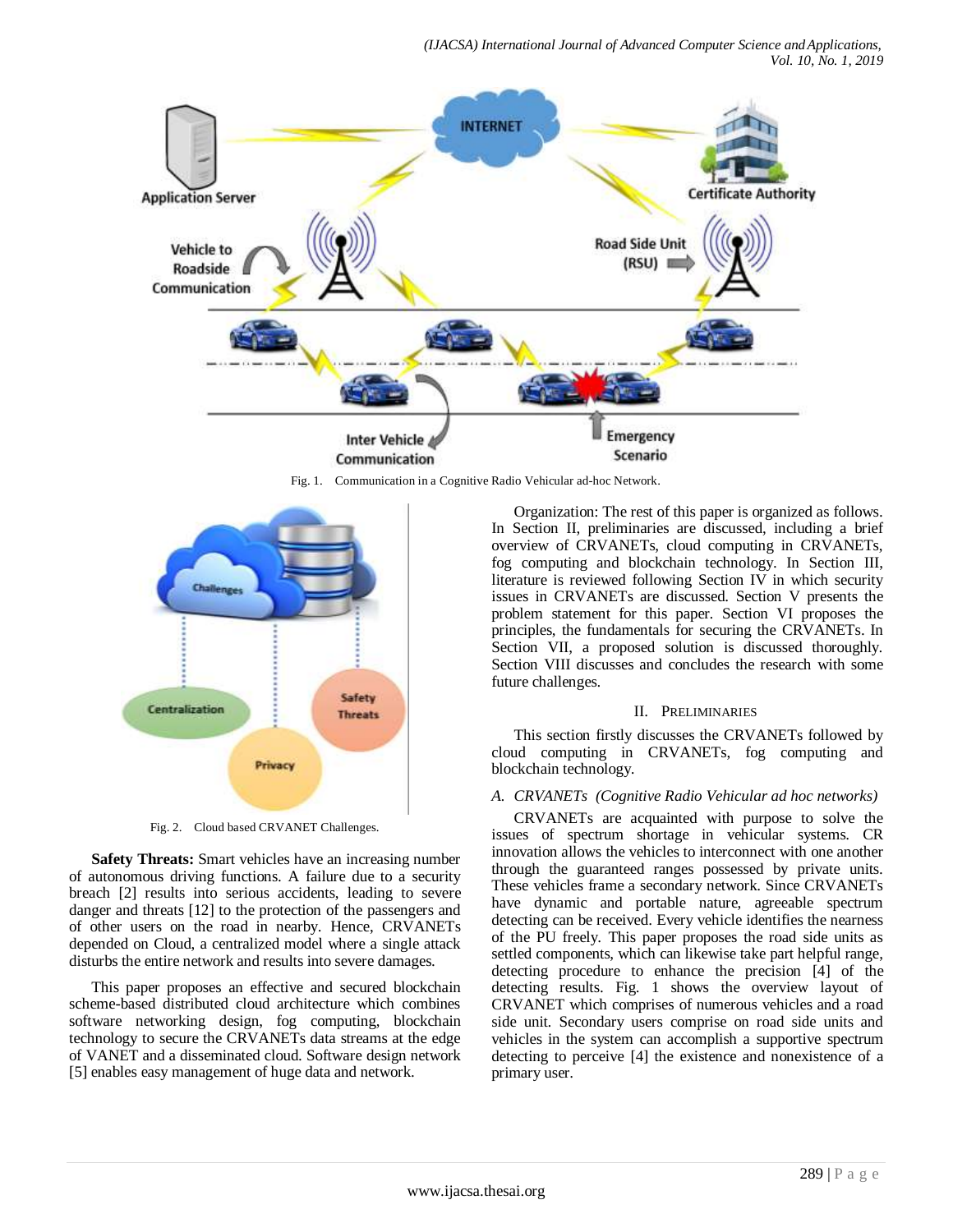## *B. Cloud Computing in CRVANETs*

Technology is emerging for automobiles, roads, and traffic setups to connect the roadside infrastructure with certain limitations such as storage, computation and spectrum bandwidth. Since an automobile vehicle has low storage, less computational ability whereas the technology of today demands high computation and storage for some complex applications which is a great challenge for vehicles today. To solve all such challenges, need for a central storage with high computation power is introduced. In [6] and [7], there is a solution of self-directed clouds for V2V communication which deliberate the non-using assets acquirement by vehicles. A vehicular cloud is the local cloud which consists on the cooperating vehicles. Vehicles share resources and connect with each other forming VANET also known as V2V communication. A roadside cloud is the local cloud where all roadside units connected with cloud servers are cooperating with each other to form V2R (a vehicle to roadside communication). Central Cloud is the distributed storage where cloud servers are connected. Vehicles can access the computational ability and more storage from the central cloud sending request for communication from roadside cloud to central cloud. Fig. 3 shows the cloud computational hierarchical architecture in CRVANET.

Cloud computing in CRVANET allows vehicles to utilize all resources to full extent. It increases the computational ability, storage capacity and sensing spectrum bandwidth of vehicles. The cloud model in CRVANET helps vehicles to use the different technologies at different levels of clouds at different layers. Last, but not least the local clouds allow vehicles to access storage resources and allows communication more efficiently and fast. The fig. 3. Cloud Computational Hierarchical Architecture in CRVANET.

transaction block





is executed

Fig. 4. Working of Blockchain Technology.

added to chain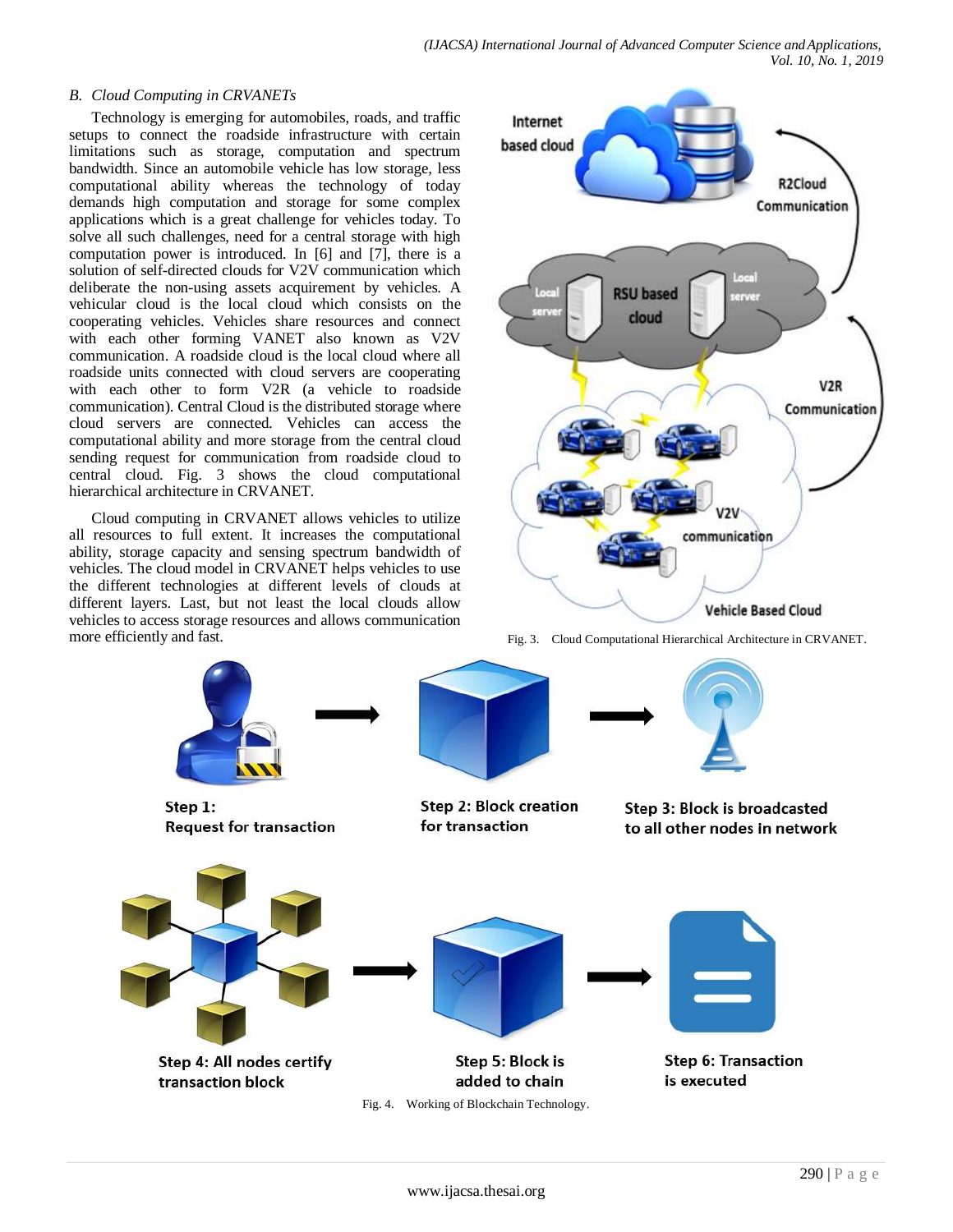## *C. Fog Computing*

With the massive increase in growth of data, centralized cloud requires more time in downloading and uploading information over cloud which demands more distributed servers to handle such huge data. Fog computing extends the capabilities of cloud through providing same services as the cloud at the edge of the network. It reduces latency between and cloud and vehicles' network and analyzes what type of information needs to be sent and receive from all way back to centralized storage.

## *D. Blockchain Technology*

Blockchain is the basic innovation of the Bitcoin convention that rose in 2008 [8]. Blockchain gives a shared system without the inclusion of the middleman. Blockchain uses an unchallengeable and unforgivable record to store all the actions and messages as exchanges where every client confirms the exchanges or updates in the system utilizing Merkel trees, hash works and proof of work procedures. These marvelous features of blockchain make it potential for establishing a desirable trust model [9] in CR VANETs.

Moreover, blockchain makes sure that there is no twice occurring exchanges are incorporated and there are no two exchanges that occur following a similar coin's arrangement procedure. This is acknowledged through the exchange of agreement work as the solution of privacy, centralization and security issues for sensing, managing and data sharing issues in CRVANETs [1]. Fig. 4 shows the working of blockchain technology in six steps as follows:

- User requests for a transaction execution in the network
- A block is created in response a user's request for a transaction.
- The newly created block is broadcasted to all the users in a block chain network for the authentication of a newly created block
- All the nodes in the network certified the newly created block
- When a block is certified, it is added to the end of a block chain
- Transaction for the requested user is successfully created and executed

## III. LITERATURE REVIEW

Security issues in CRVANET has been dealing in the literature for many past years. Many solutions have been proposed through several cloud-based schemes to secure the central informative system. Numerous models in VANETs over cloud are discussed. The authors propose a VANETs with cloud, distributed storage, called a vehicular ad hoc network cloud, which integrate the cloud and automobiles, the model discussed, two categories; permanent and not permanent [4].

There is a networking architecture based on cloud computing is discussed, which comprises on the vehicular cloud-based calculation and centered information network [4] which facilitates the effective advantages for drivers.

The authors in [17] have described cloud computing in vehicles with the involvement of social media networks, which allows interested users to transmit useful data over the cloud. An assets management technique is deliberated in [4] for CRVANET in which authors have used an efficient method to resolve the above-discussed problem. A computational architecture based on fog computation is proposed in [2]. Fog computing has many advantages over cloud and increasingly preferred over cloud in terms of minimum delays and continuously changing responses of vehicles in VANET. Within a finite network bandwidth, cloud storage is unable to handle a huge volume of data in a timely manner and vehicles may join and leave after short breaks in vehicular cloud. Also, the time between a gathering of a message and choice to be conveyed by a vehicle is low particularly if there should arise an occurrence of security messages [2]. The low response time dismisses the utilization of cryptographic techniques for confirmation of the moving vehicle. The most basic issue is that even a confirmed vehicle might be mean and not an authentic user. Thus, protection [2] saved shared verification of vehicles, validate messages and provides security which are the most prime concern issues of VANET cloud and fog computing. In [4], a new facility known as "spectrum sensing as a service" is deliberated, which presents a supportive spectrum detection in CRVANETs over distributed centered storage, cloud which protects the spectrum detection. An epic cloud-based design for intelligent data distribution in a vehicular system is discussed where virtual social associations [11] between vehicles are made and kept up on the cloud to take care of the issue which data is shared to which vehicle.

Though solutions for cloud-based schemes in CRVANETs enhance the security and provide sharing of data and other resources at a low cost, but security and privacy of sensitive data is still one of the major concerns for such computing environment. A distributed peer-to-peer decentralized cloud storage solution is required to achieve the objectives for the future CR vehicular ad-hoc network. Recently, blockchains technology has attracted the attention of researchers in a wide range of industries. A blockchain scheme is proposed for intelligent transport systems [17] with a seven-layer blockchain model in a secured and decentralized vehicular environment. In [1], a framework is presented based on blockchain in which system is restructured without unchecking the important information of client vehicles.

Several other researchers have described the blockchain technology the need of today world for securing vehicular ecosystem. According to a recent report, the world economic forum's survey predicted that by 2027 some 10% of global GDP may be stored with blockchain technology [16] and predicted by ITU [15], the Internet of Things (IoT) is growing geometrically, will be 20 billion by 2020 using Internet connection.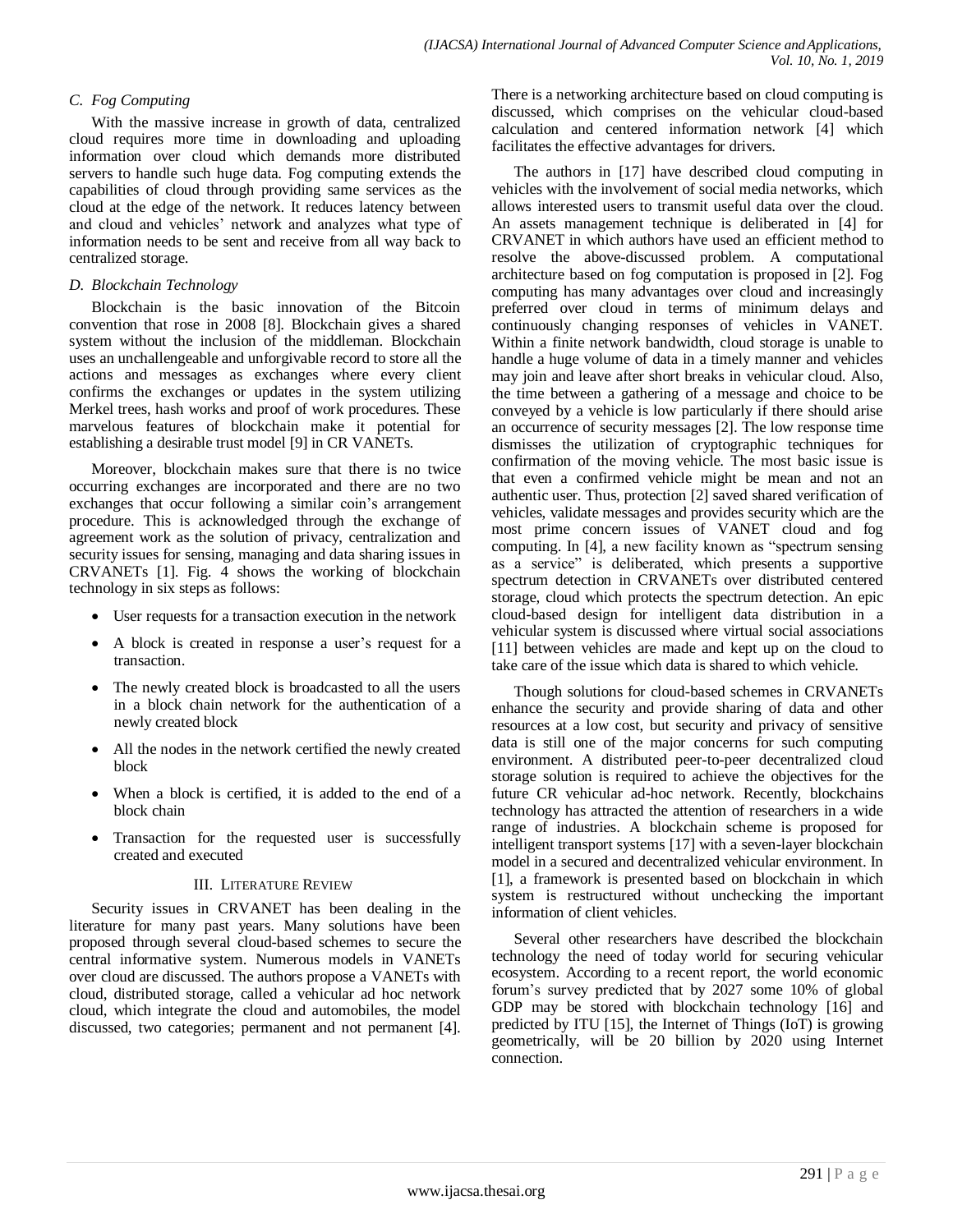#### IV. SECURITY ISSUES IN CRVANETS

Security issues in spectrum sensing in CRVANET have been talked about for a long time because of various attacks. In an incumbent emulation (IE) outbreak, an unauthenticated cognitive radio empowered node reproduces the primary users signal characteristics which interfere with the range detecting procedure. The spectrum sensing data falsification attack [4] is the most renowned one, in which destructive secondary users purposely falsifies the detecting information to other people with the goal that the process of spectrum detection is wrecked. The falsification attack is solider towards reassurance because of the flexibility for every automobile in the network. The constrained asset for the safety of encrypted-frameworks, for example, public key structure-based components. Moreover, a black hole attack [4] where the vehicle within the cause and goal hubs can drop any packet, which is used to be distributed, with controllers and information packets. In conventional spectrum sensing in CRVANET, vehicles cooperate each other and remain nearby local system. The other disadvantage of restricted assets of each physical vehicle for a spectrum sensing procedure. Every vehicle has diverse capacity, in terms of calculation, storage and data transfer capability. Moreover, cloud computing requires high security and protection from connection fault and query tracking attacks. Authenticate users and attackers have the same rights in VCC. The key challenges of security in CRVANETs include privacy, intrusion detection, and authentication.

#### V. PROBLEM STATEMENT

There are two aspects of cloud computing to be considered, one is the provision of high security for data residing at a central hub and other is the traditional cloud itself allows the privacy threats and security issues. In CRVANETs, the security issues falsify the detection of spectrums' data and expose threats for a vehicular ecosystem over a cloud [22] which results into severe road traffic damages. A solution is required which not only secure the transactions and privacy of a vehicular ecosystem over the cloud but also reduces the latency. A motivation to use blockchain technology is due to its decentralization, immutability, security, and transparency features. Hence, blockchain dominates the cloud in terms of security and privacy.

## VI. THE REQUIRED FUNDAMENTALS OF PROPOSED **SOLUTION**

To build an efficient secured blockchain scheme based distributed cloud architecture, following fundamentals must be taken into consideration.

*1)* Fault Tolerance: There is no interruption in computations if some nodes are not working properly.

*2)* Effectiveness: Even though the vehicles vary in terms of speed, storage and resources, optimal performance can be achieved.

*3)* Adaptability: The proposed solution must adapt all the changings from the environment and fulfill the demands of vehicles in time.

*4)* Ease of Deployment: Every vehicle acts as situated at the edge of a network, thus requires no high configurations.

*5)* Performance: For a distributed network architecture, attaining efficient performance is the key task.

*6)* Scalability: Scalability is an important principle in building a secure future of distributed cognitive vehicular adhoc network architecture to manage the massive increase in the growth of vehicles.

*7)* Security: To ensure the effective design of network architecture, data security and privacy must be effectively addressed.

*8)* High Availability: High availability of services in the network is made sure through identification of failures in the system, blockage of unauthorized access for the network and improvising the system according to recommendations of administrators. Fig. 5 represents the fundamental design principles required for a secured blockchain based distributed cloud architecture.



Fig. 5. Fundamentals for Secured Blockchain based Distributed Cloud Architecture.

#### VII.PROPOSED SOLUTION

To solve issues of conventional CRVANET, a distributed cloud architecture based on the blockchain technique is proposed which provides low-cost, secure, and on-demand access to computing infrastructure in the CR vehicular ad-hoc network with a secured distributed fog layered comprises of software defined networking (SDN) and blockchain techniques combining all resources to the edge of the CR vehicular ad-hoc network. It secures the data traffic and reduces the latency providing minimum delays between vehicles and computation resources, allowing the supervisors to review and recommend the traffic handling approaches at the edge of the network. A conventional cloud is not enough to fulfill the needs of continuously growing vehicles in the network, it requires high computational power to process such huge data demanding applications. Fog nodes based on blockchain and SDN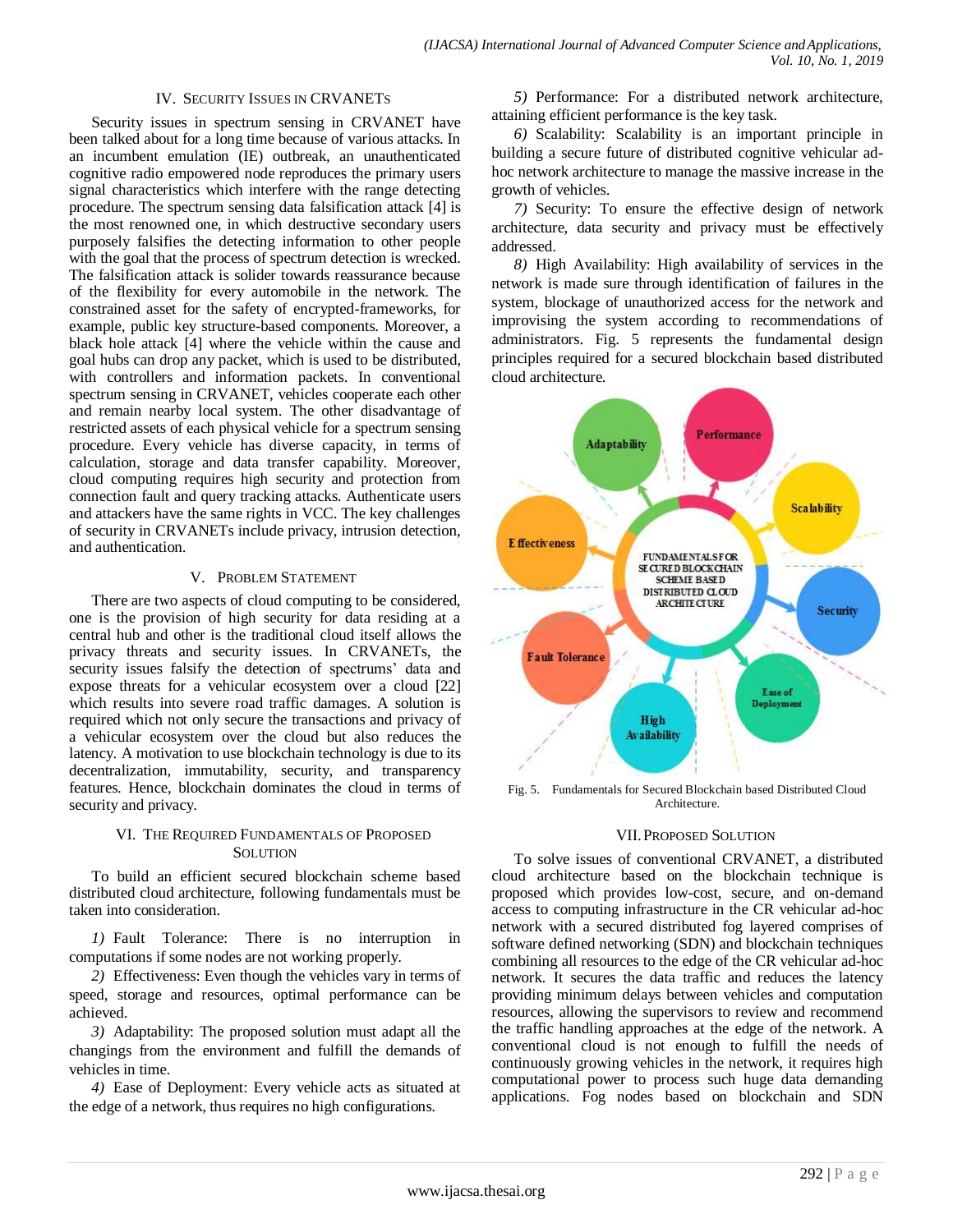controllers act as a bridge at the edge of distributed blockchain based cloud and CRVANET. It speeds up the processing of huge data. In this section, a blockchain-based distributed cloud architecture with an SDN enabled a controller at the edge of the network (road side units) is proposed to encounter the required fundamentals of existing and future issues.

VANETs over ordinary cloud can expand the calculation capacity and storage room for every vehicle. Cloud in VANETs can be divided as a four-level hierarchy chain of importance. Blockchain based distributed cloud, road sides unit-based cloud comprises on local clouds is nearby distributed storage, which is not far away from client as others, it has restricted an asset of calculation, storage and transfer speed, contrasted with the internet-based cloud. Cloud comprised on the vehicle is a temporary distributed storagebased cloud, which comprises of vehicles. Blockchain based fog nodes' layer, resides in between the roadside unit's cloud and blockchain based distributed cloud.



Fig. 6. Overview of Fog Node based Distributed Blockchain Cloud.

Vehicles send the data and uses the requested services from the road side units' cloud which reduces the latency. When there is need to get data from cloud or to perform a transaction, a request is generated to a fog node which communicates with a distributed cloud. Each fog based small cloud covers the small associated network and is accountable for data analysis and service delivery in a timely manner with minimum delay and securely. Road side units' cloud forward the results of processed services data to vehicles and the distributed cloud through a fog aggregation node comprises of blockchain based distributed network. The fog layer provides localization, while the distributed cloud monitors a wide area and provide services to the whole network.

The blockchain-based distributed cloud provides secure, low-cost, and on-demand access. At the fog layer, fog nodes comprise on SDN controllers [21] which are connected in a distributed manner using the blockchain technique. Each software design networking controller analyzes the saturation attacks due to their embedded features of analyzing flow rule and packet migration. Hence, this layer is responsible for the security of the network. At the road side units, multi inferenced base stations are managed to act as a gateway, passes the queries to fog nodes from the road side units' cloud. Fog nodes share their offline data load with cloud when they have no much processing need to be done at the local data. Fig. 6 demonstrates the overview of a fog node based distributed blockchain cloud.

#### *A. Architecture of Distributed Blockchain based Cloud*

Distributed blockchain based cloud opens a wide range of a business market for manufacturers and customers of existing cloud services and uses the conventional blockchain technique consists of following steps. When a vehicle requests some services to roadside units for acquiring from cloud, the road side unit, passes the query to cloud through fog nodes [19] and fulfill the requested task in following steps. Firstly, the desired service provider is selected from multiple service providers in a distributed blockchain based cloud using match making algorithm [18] to find the desired service provider. Secondly, the selected service provider provides the requested service in the form of fulfillment of services, a transaction happening, data management after performing proof of work. Thirdly, the information of fulfilled service is recorded in the form of block and that block is distributed to all service providers. The block is verified by all peers and then providers are rewarded.

The given below flow chart in Fig. 7 describes the flow of adding a block in the distributed blockchain based cloud after accomplishment of requested service.

This technique makes sure that the integrity for quality control can be achieved and deserving provider gets the rewards. This model not only provide provision to a different service provider, but also maintains the transparency of the model through an integrating partial contribution of each service provider using proof of work algorithm [20].

A request-fulfill algorithm demonstrates the behavior of the proposed model that how a request is passed from fog node, the edge of a network to distributed blockchain cloud to accomplish the desired services.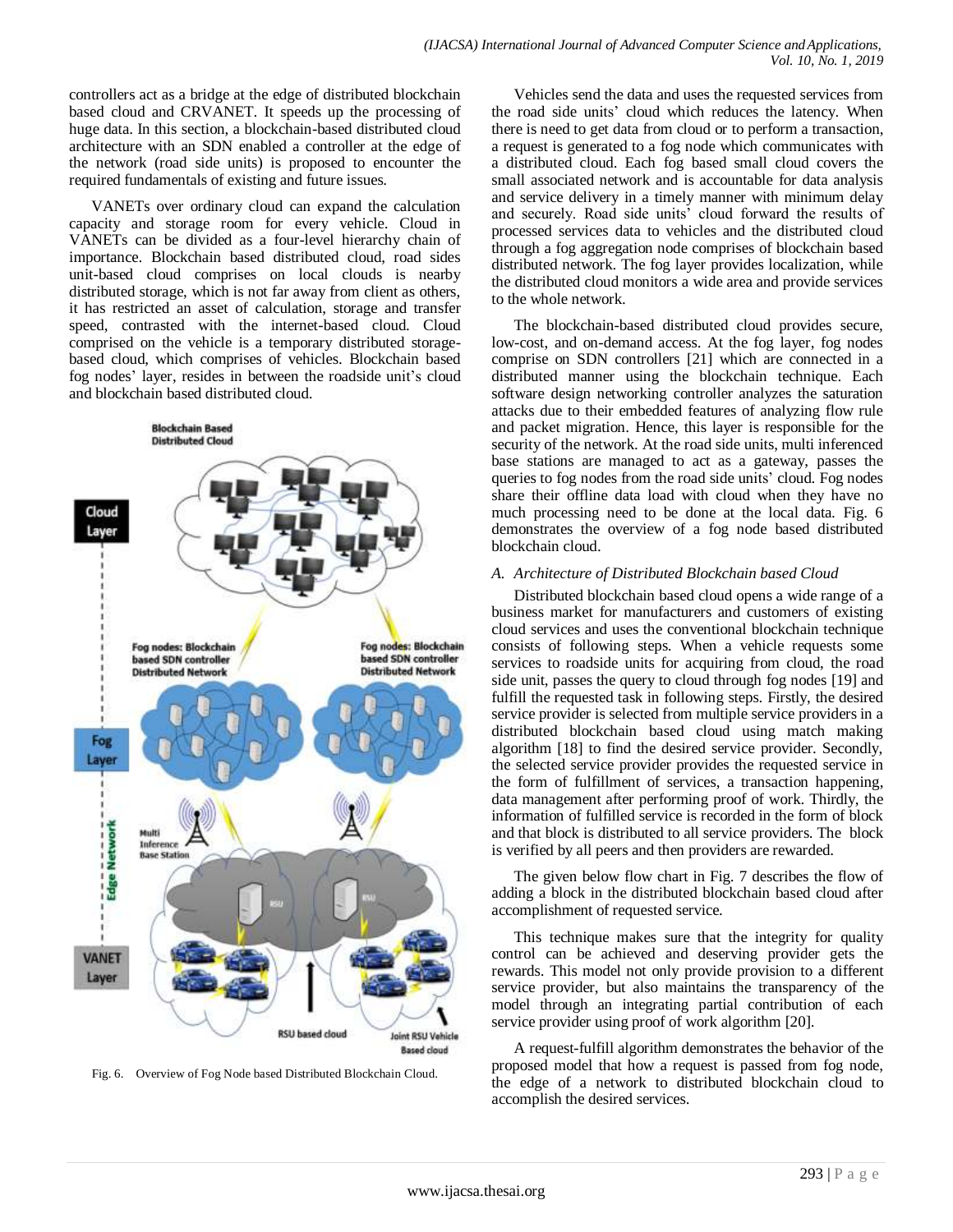## **function Fulfill Requests - Algorithm**

- 1. *generate request from a client vehicle for an event*
- *2. fog node forwards a request to cloud layer*
- 3. *establish connection (blockchain*  $\leftrightarrow$  *fog node)*
- *4. Identity ← requested client vehicle's ID*
- *5. data ← service needed*
- 6. *Provide Service (Selected Service Provider ID, data, Identity)*
- 7. *block creation (Identity, Data, Timestamp, SelectedServiceProviderID)*
- *8. block distribution between peers*
- **if** (*block is approved*  $=$  *<i>true*) **then**
- 10. *| block is added to chain*
- *11. | give incentives to a desired service provider*
- 12. **else**
- 13. | *unauthorized access alert*
- 14. **end if else**
- 15. **end function**



Fig. 7. Flow Chart of the Proposed Scheme.